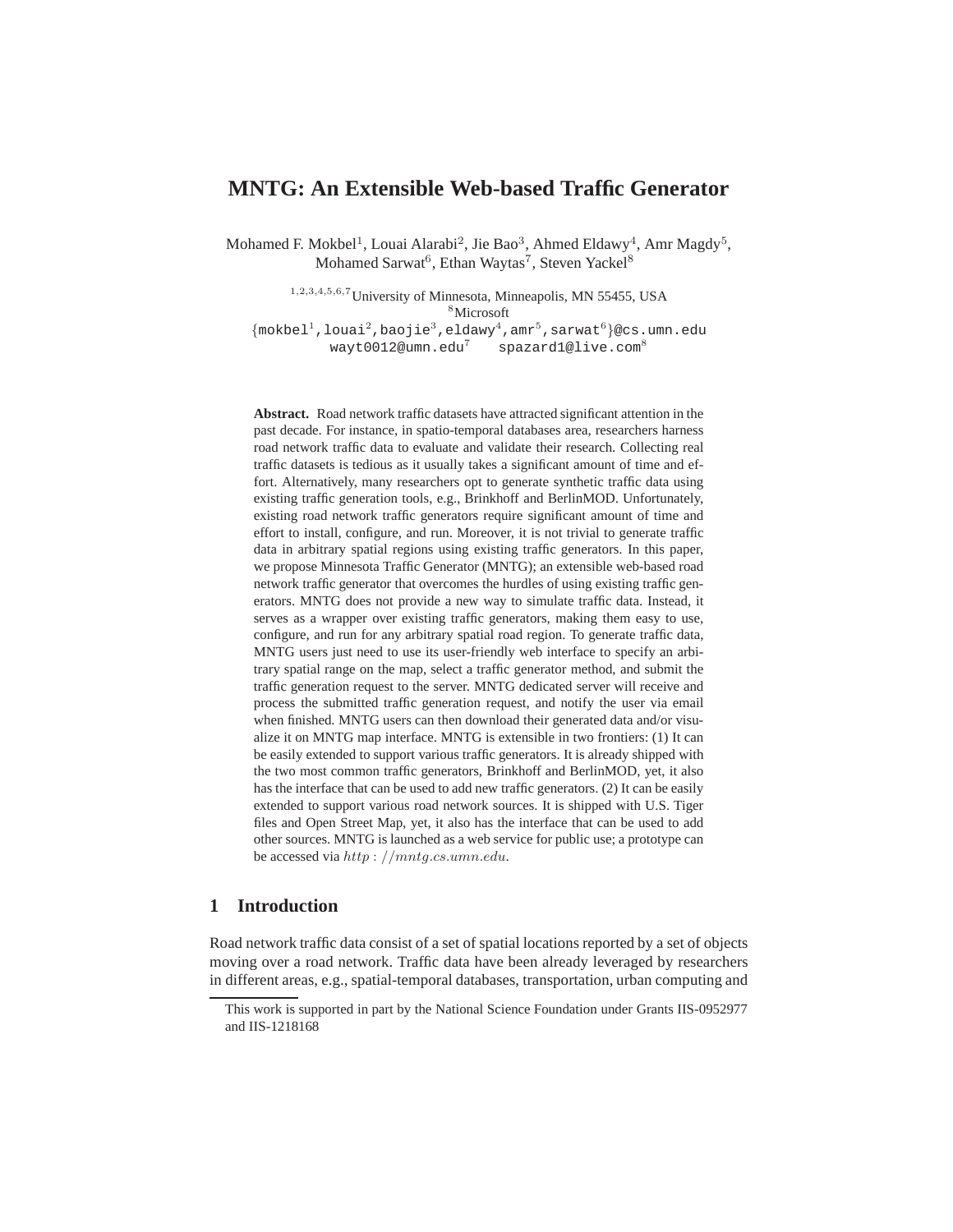data mining. The process of extracting real traffic data requires installing and configuring many GPS-enabled devices and continuously monitoring the locations of such devices, which is a cumbersome task. For instance, GeoLife project [1] took more than four years to collect 17,621 trajectories dataset with the involvement of 182 volunteers in Beijing. Alternatively, many researchers opt to generate synthetic road network traffic data. As a consequence, several efforts have been dedicated to develop road network traffic generators, e.g., Brinkhoff [2] and BerlinMOD [3].

Even though existing traffic generators are quite useful, nonetheless, most of them suffer from the following: (1) It may take the user significant amount of effort to install and configure the traffic generation tool. For example, in order to run BerlinMOD, the user needs to first install a moving object database, i.e., SECONDO [4], and then get familiar with the script commands used to install it. After the installation, users still need to understand an extensive list of configuration parameters for each traffic generator. (2) It is not trivial to generate traffic data in arbitrary spatial regions using existing traffic generators. For example, to be able to use Brinkhoff or BerlinMOD generators for a different city than the default shipped one (Oldenburg and Berlin for Brinkhoff and BerlinMOD generators, respectively), the user needs to first obtain the road network information for the city of interest, which is a tedious task by itself. For example, to get the road network information for the city of Munich, a user may need to understand the format of OpenStreetMap [5], and then write a program that extracts the road network of Munich from OpenStreetMap. After obtaining the new road network data, the user will then need to understand how to modify the obtained format to match the required one by either Brinkhoff or BerlinMOD. Such set of tedious operations made it hard for casual users to use these traffic generators for arbitrary spatial areas. As a testimony, one can observe that almost all the literature that have used these generators for traffic data have used it for their default cities.

In this paper, we propose Minnesota Traffic Generator (MNTG); an extensible webbased road network traffic generator that overcomes the hurdles of using existing traffic generators. MNTG is basically a wrapper around existing traffic generators, with the mission of enabling an easy usage of all existing traffic generators, and hence help all researchers worldwide in validating and benchmarking their research techniques against various workloads of movings objects over real road networks.

MNTG has three main features that significantly help in achieving its goals: (1) MNTG is a web service with an easy-to-use user-friendly map interface. Behind the scenes, MNTG carries the burden of configuring and running existing traffic generators. Thus, MNTG users do not need to install or configure anything on their local machines. This is in contrast to the traditional usage of Brinkhoff and BerlinMOD generators that require various installations as mentioned above. (2) MNTG can be used for any arbitrary city or spatial area worldwide. Users can just navigate through the map interface, and mark their area of interest with a rectangular area. Once the traffic generation request is submitted, MNTG is responsible for extracting the road network information for the requested area and generating the traffic on the extracted area using one of the existing traffic generators. This is in contrast to the traditional usage of existing traffic generators that is hard to be tailored for arbitrary cities. (3) MNTG users do not need to worry about the processing time or computing resources, where MNTG has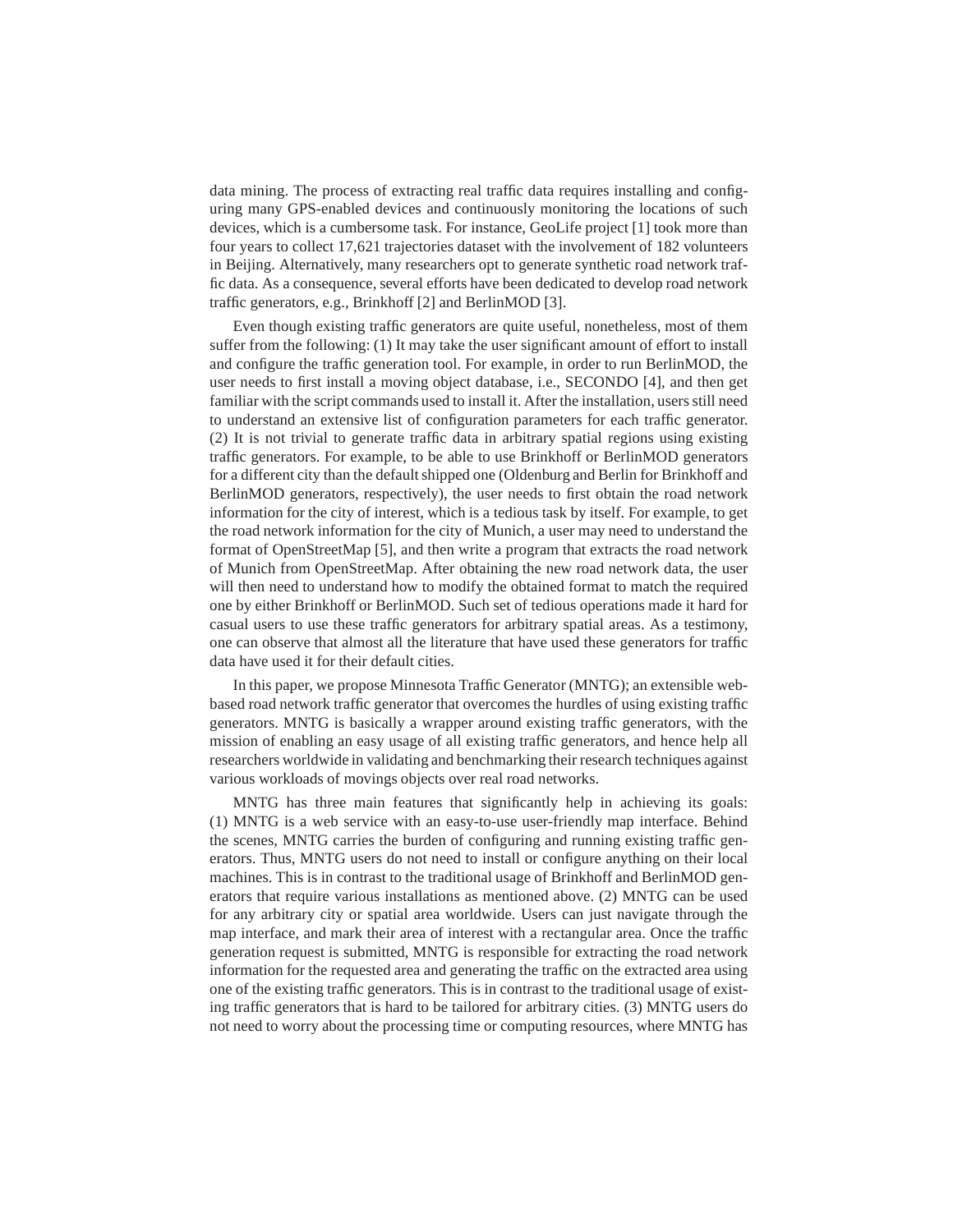its own dedicated server machine that (a) receives a traffic request from the user, (b) internally processes the request in a multi-core multi-threaded program, and (c) emails the user back when the requested data is generated. The notifying email includes a link to download the data as well as an option to visualize the generated data. This is in contrast to the traditional usage of existing traffic generators that may take significant portion of the user time and computing resources.

Minnesota Traffic Generator (MNTG) is extensible in two frontiers: (1) It can be easily extended to support various traffic generators through few deterministic functions. Currently, MNTG is shipped with the two most common traffic generators, Brinkhoff and BerlinMOD, yet, it also has the interface that can be used to add new traffic generators. As a proof of concept, we extend it with a random generator which generates some kind of random walks over the road network. (2) It can be easily extended to support various road network sources. It is currently shipped with the support for U.S. Tiger files [6] and OpenStreetMap [5], yet, it also has the interface that can be used to add other sources for road network data.

MNTG is equipped with three main components, listed as follows: (1) *Road Network Converter*: that extracts the road network for the area of interest from either US. Tiger files or OpenStreetMap, and converts it to match the format of the underlying traffic generator. (2) *Traffic Processor*: that schedules and executes the received traffic generation requests. The traffic processor processes the incoming requests in parallel using a multi-threading paradigm to increase the overall system throughput. Both the road network converter and traffic processor provide an interface for the system users to incorporate a newly developed traffic generator. To plug-in a newly developed traffic generator, MNTG defines a set of abstract functions that users need to implement. The implemented functions deal with converting/extracting the road network data, executing the traffic generator, and preparing the generated traffic output. Once a traffic generator is plugged-in, users may leverage it to generate traffic data. (3) *System Front-End*: which contains a web interface for users to submit traffic generation requests, an email notifier to send messages or notifications to the user, and a set of tools for the user to download and visualize the generated traffic data.

A preliminary version of MNTG is launched as a web service for public use; a prototype can be accessed via  $http://mntg.cs.umn.edu.$  The preliminary version supports Brinkhoff, BerlinMOD and the random traffic generators on both U.S TIGER files and OpenStreetMap data. The extensibility interface for adding more generators or other road network sources is currently working internally under our support. Yet, these functionalities will be released to public use in our next version. Since its launch last month, MNTG has received more than 1000 traffic generation requests from researchers world wide. All requests have been efficiently satisfied, and results were sent back to the requesting users. We envision that MNTG will be the de facto standard for generating road network data for researchers in spatial and spatio-temporal databases worldwide.

The rest of this paper is organized as follows: Section 2 highlights related work. Section 3 gives an overview of MNTG. Sections 4 and 5 describe the two main components in the system back-end; (1) road network converter and (2) traffic models, respectively. Section 6 provides the description of the system front-end with detailed usage guide. Finally, Section 7 concludes the paper with pointers to future work.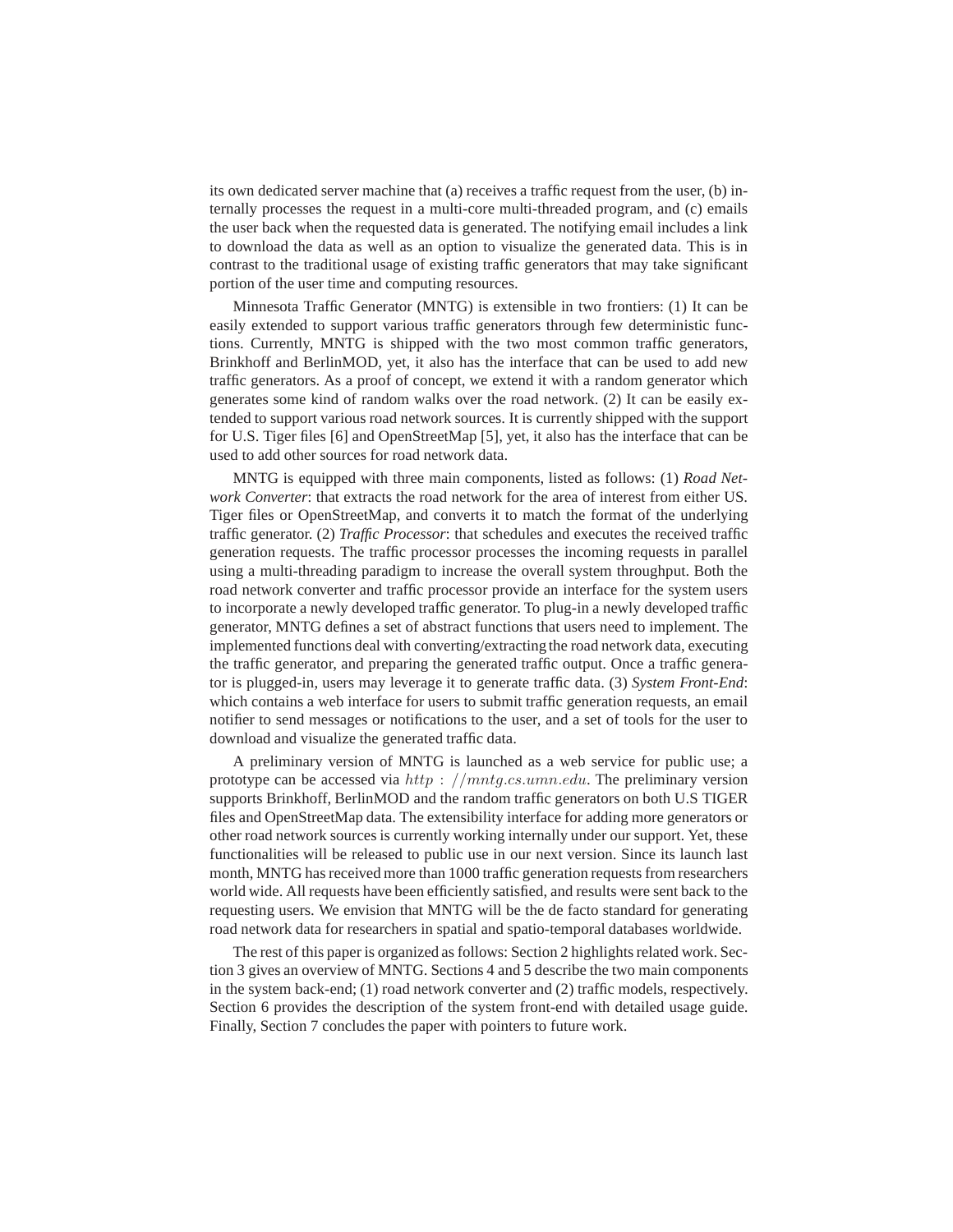| <b>Environment</b> | <b>Generators</b>                                             |  |
|--------------------|---------------------------------------------------------------|--|
| Free Movement      | Proser and Theodoridis [7], Oporto [8], GSDT [9], G-TERD [10] |  |
| Road Network       | Brinkhoff [2], BerlinMOD [3], ST-ACTS [11], GAMMA [12],       |  |
|                    | SUMO [13], Micro Simulators [14]                              |  |
| Multi Environments | MWGen [15]                                                    |  |

**Table 1.** Existing Moving Objects Generators.

# **2 Related Work**

Road network traffic data (i.e., moving objects data) have been widely used by researchers to test and validate their techniques in various spatio-temporal data management problems. This includes objects tracking [16], predictive queries [17], range queries [18], *k*NN queries [19], continuous queries [20], data uncertainty [21], and location privacy [22]. As a consequence, several efforts have focused on creating standard benchmarks for evaluating research on moving objects data [3, 23–27]. As part of creating such benchmarks, generating synthetic moving objects data gained considerable attention in the literature.

Table 1 gives a summary of existing moving objects data generators. Based on the spatial environment where the objects move on, existing moving objects data generators can be classified into the following three main categories:

- 1. *Free movement* [7–10]. This category assumes that objects can move freely in a two-dimensional Euclidean space. The GSTD generator [9] generates data for either moving points or rectangular regions, where it allows its users to control the lifetime of each moving object. The GSTD generator is later extended to incorporate real-life behaviors like group and obstructed movements [7]. G-TERD [10] has introduced new features to traffic generators, where users can generate arbitraryshaped objects with tuning parameters that control object speed, color, and rotation over time. Unlike all other moving objects generators, Oporto [8] is particularly concerned with generating the movement of ships, which depends on fishing scenarios where ships head to fish shoals and avoid storms.
- 2. *Road networks [2, 3, 28, 11–13, 29, 14]*. This category is mainly concerned with generating moving objects data in a road network environment. Constrained by the predefined road network paths, they basically generate traffic data based on real-life trip planning scenarios that simulate the human behavior. Brinkhoff [2], SUMO [13] and micro simulators [14] depend on short-term observations, where representative human behavior is observed for short discrete trips. On the other hand, BerlinMOD [3] and ST-ACTS [11] rely on long-term observations where human behavior is observed for several consecutive days.
- 3. *Multi-Environments* [15]. This category considers moving objects in multienvironments, e.g., Indoor  $\rightarrow$  walk  $\rightarrow$  Bus  $\rightarrow$  walk. MWGen [15] surpassed the typical functionality of generating data only for a single environment and extends it to support multiple environments, i.e., indoors and outdoors, at the same time.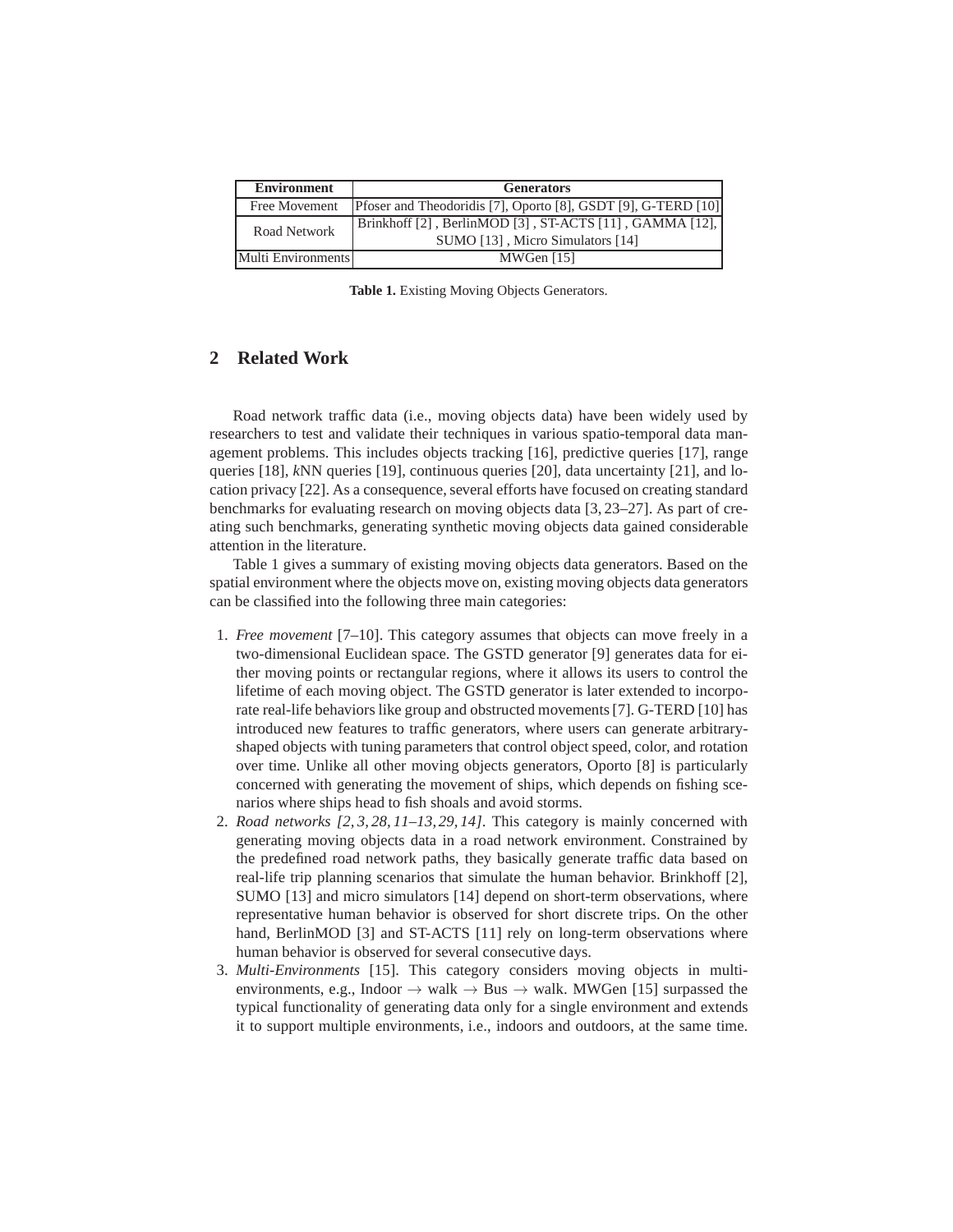

**Fig. 1.** MNTG System Overview.

GMOBench simulates a scenario like an employee moving in her work building, then walks to the parking lot to drive her car all the way to home, then walks again to enter home and move indoors.

Minnesota Traffic Generator (MNTG) distinguishes itself from all the work mentioned above as it does not provide yet another technique for traffic data generation. Instead, it is an extensible wrapper built around any of the existing traffic generators in the second category mentioned above (road network movement). As an extensible easy-to-use wrapper, MNTG enables a practical use of all road network traffic generators developed over the last two decades. Due to its simplicity, MNTG is expected to give a boost to existing traffic generators by gaining wider user community.

# **3 System Overview**

Figure 1 gives an overview of the MNTG system architecture. A user interacts with MNTG through its system front-end that includes three main components: (1) *Web Interface*, which allows users to submit traffic generation requests by selecting a geographical area on the map and setting the corresponding parameters in a very intuitive way, (2) *Email Notifier*, which retrieves the status updates from the back-end and keeps users posted on their traffic generation request progress, and (3) *Download and Visualization tools*, which allow users to download their generated traffic data as a text file and/or visualize the generated traffic data on the map. The details of the system frontend, with its three components, will be discussed in Section 6.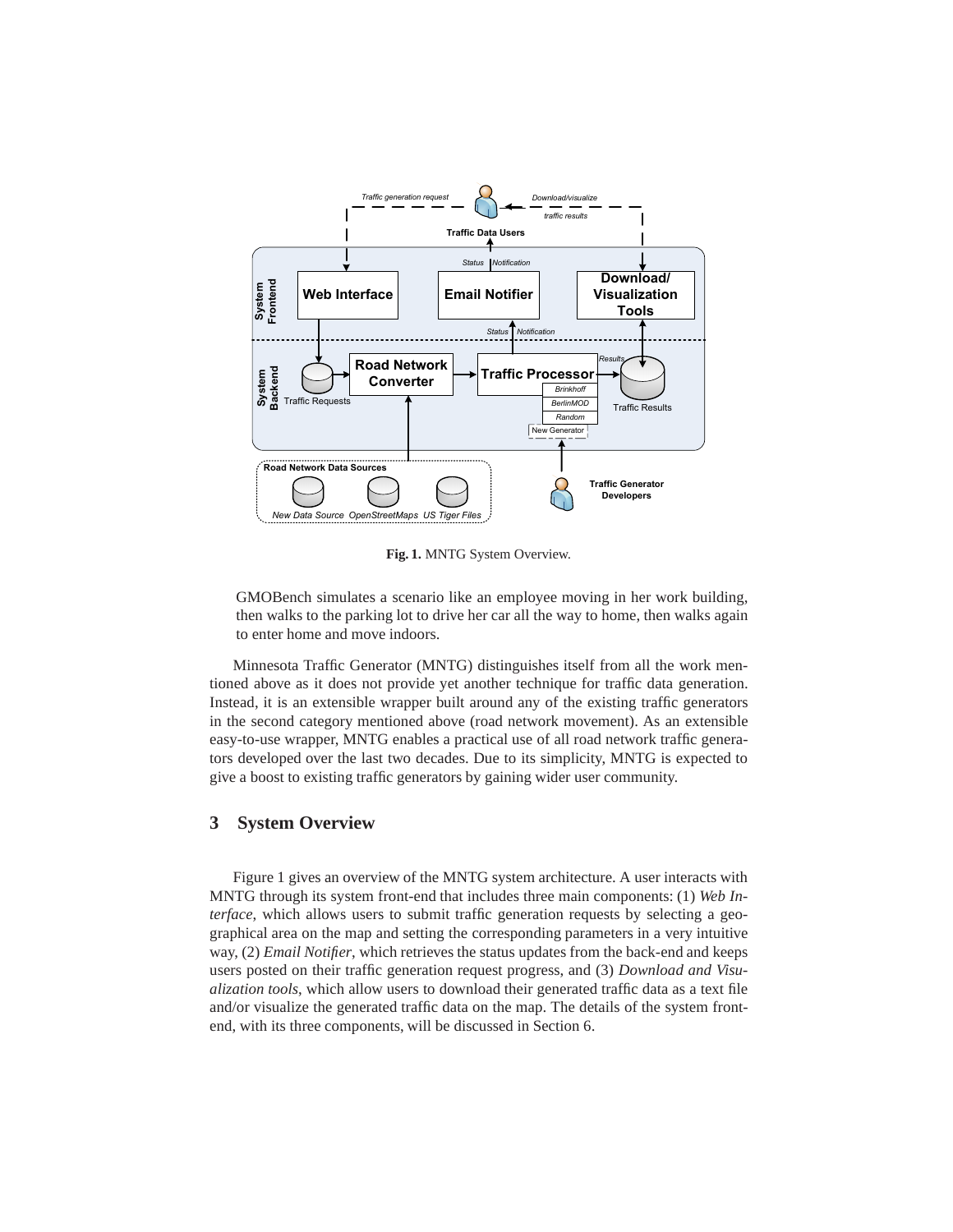Internally, the system back-end of MNTG processes incoming traffic generation requests and generates traffic data for the system users. The system back-end consists of the following two main components:

- 1. *Road Network Converter*, which is responsible for extracting the road network data from the traffic generation request. It receives a rectangular spatial area with two corner coordinates, each represented as a <*latitude*, *longitude*>. Then, the *road network converter* exploits its underlying road network data source, US Tiger files or OpenStreetMaps, to extract the information of the selected area, and convert it into an appropriate format understood by the requested traffic generator. The *road network converter* is extensible to support other road network data sources beyond its default ones, US tiger files and OpenStreetMaps. Details of the *road network converter* will be discussed in Section 4.
- 2. *Traffic Processor*, which takes the road network data from the *road network converter* and feed it to the requested traffic generator, which is currently either Brinkhoff or BerlinMOD. The traffic processor is implemented in a multi-threading paradigm to: (a) allow multiple requests to be served concurrently, and (b) avoid the starving of small traffic generation requests waiting for large requests to finish. The *traffic processor* is highly extensible as it is equipped with modules that allow the traffic model developers to easily plug-in a new traffic generator. Details of the *traffic processor* will be discussed in Section 5.

# **4 Road Network Converter**

Despite the abundance of road network data sources, such as US Tiger files and Open-StreetMap, none of them provides an intuitive way to extract road network paths, i.e., nodes and edges, for an arbitrary geographical area. MNTG, on the other hand, needs to generate road network traffic data for any geographical area selected by the user. To achieve that, MNTG employs a *road network converter*that is responsible for extracting the road network data for each incoming traffic generation request. Moreover, The road network converter is designed to support a wide variety of road network data sources.

In this section, we first discuss the main idea behind the road network converter. Then, we provide two detailed case studies featuring two road network data sources, which are currently implemented in MNTG: US Tiger Files and OpenStreetMap. Finally, we discuss the extensibility of the road network converter to support new road network data sources.

#### **4.1 Main Idea**

The road network converter is responsible for extracting road network nodes and edges from different sources and transforming the extracted data into a standard format that can be utilized by different traffic generators. The functionality of the road network converter does *not* depend on the underlying traffic model (e.g., Brinkhoff or BerlinMOD). Instead, it heavily depends on the underlying data source (e.g., US Tiger files or Open-StreetMap). To achieve its goals, the road network converter performs the following two steps for each traffic generation request: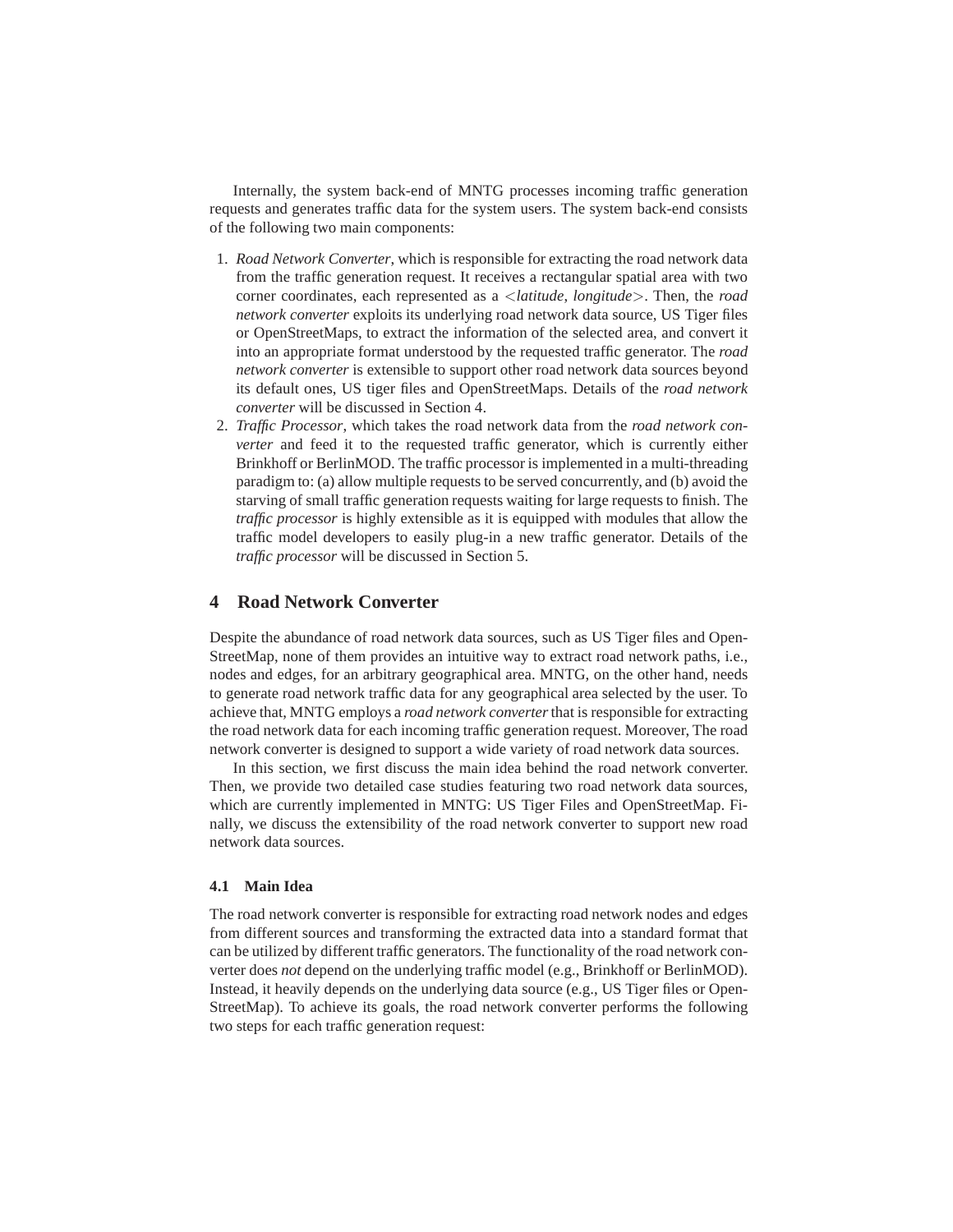- 1. *Step 1. Extracting Road Network.* The input to this step is :(a) a rectangular spatial area, defined by two corner <*latitude*, *longitude*> coordinates, and (b) the road network data source (e.g., US Tiger files or OpenStreetMap). The output of this step is the road network information of the selected area, based on the selected road network data source. This is done through an abstract function, called ExtractRoadNetwork, that exploits the underlying road network data source to: (a) prune all information that are outside the selected rectangular spatial area, and (b) prune the non road network information from the selected rectangular area. We do so because each road network data source provides data in different formats; for example, US Tiger Files are stored in a binary format with extra information about zip codes, rivers, demographics, etc, while OpenStreetMap stores data in an XML format with extra information about buildings, parks, traffic lights, etc.
- 2. *Step 2. Preparing Standard Output.* The input to this step is: (a) The road network information of the selected rectangular spatial area, i.e., the output of the ExtractRoadNetwork abstract function, and (b) the road network data source. The output of this step is two standard text road network data files: node.txt and edge.txt, which contain the final set of nodes and edges in the selected spatial area, respectively. This is done through an abstract function, called PrepareStandardOutput, that is aware of the data format of the underlying data source and converts it to our standard output format.

We opt to transform the road network information into a standard text format, to make it portable to various traffic generators. Each traffic generator uses its own different input file format and perhaps different spatial coordinate system. For example, Brinkhoff generator uses binary files to store nodes and edges, whereas BerlinMOD expects one text file with two bracketed locations to represent a road segment. Moreover, Brinkhoff generator uses its own spatial coordinates system, where the *latitude* and *longitude* of a location are the offsets instead of absolute values.

An example of the standard format of our generated node.txt file is as follows:

| Node ID        | T.at.              | Lnq                 |
|----------------|--------------------|---------------------|
| 54956254019183 | 44.85923581362268  | $-92.989281234375$  |
| 19567871005131 | 45.032414105220745 | $-93.2028993984375$ |
| 27380416518383 | 44.99418225712112  | $-93.4431044765625$ |

Node ID is a unique identifier for the node on the road networks, whereas Lat and Lng are the latitude and longitude coordinates that represent the geographical location of the node, respectively.

Similarly, an example of our generated edge.txt file is as follows:

| Edge ID Node 1 |                | Node 2         | Tags    |
|----------------|----------------|----------------|---------|
|                | 33352568523324 | 33481417542144 | hiqhway |
| $\mathbf{1}$   | 35667555893384 | 38510824242033 | oneway  |
| - 2            | 34881576878577 | 35839354585144 |         |

Edge ID is a unique identifier for the edge on the road networks, whereas Node 1 and Node 2 are node IDs contained in the node.txt file. It means that the two nodes (Node 1 and Node 2) are connected by the edge Edge ID. Tags attach extra information to road edges which can be used by some generators.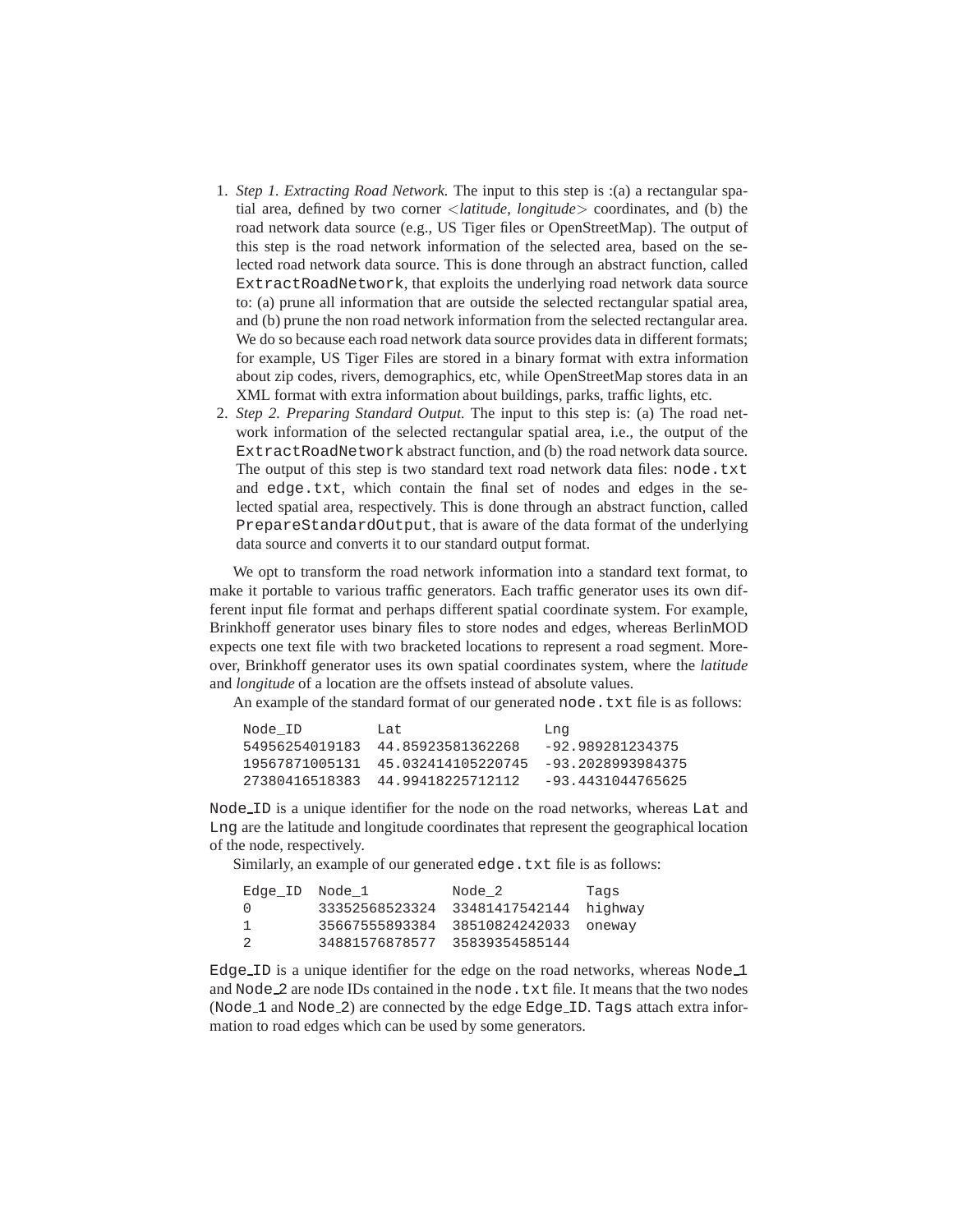#### **4.2 Case Study 1: US Tiger File**

US Topologically Integrated Geographic Encoding and Referencing (Tiger) Files [6] are published by US census bureau on a yearly basis to provide the most recent information about US geographical data, which include city boundaries, road networks, address information, water features, and many more. In MNTG, we focus on extracting the road network information from the Road directory of Tiger files.

A very unique feature of US Tiger Files is that the files are partitioned and organized based on US counties. In other words, all roads in a county are packed in a compressed file with a unique file identifier, e.g., tl\_2010\_01001\_roads.zip, where tl means tiger line, 2010 indicates the publishing year of the data, 01001 is a unique identifier for the county (in this case is *Autauga, Alabama*), and roads represents the type of data.

The tricky part of the road network conversion with US tiger files is that a user may select a geographical area that covers multiple counties. This means that the road network converter needs to access road network data that spans multiple files. Hence, the most important step here is to find the corresponding counties covered by the user-selected area. To this end, we extract a minimum bounding box (UpperLat, UpperLng and LowerLat, LowerLng) for each US county. Then, we create a database table to store the bounding box corresponding to each county ID.

When a traffic generation request is received, we retrieve the road network data from US Tiger Files by first selecting all counties that overlap with the spatial region selected by the user. Then, we load the road network files for all overlapped counties and filter out the nodes and edges based on the user specified area. Finally, we write the qualified nodes and edges in the standard output format.

#### **4.3 Case Study 2: OpenStreetMap**

OpenStreetMap is a project that aims at digitizing geographical data for the whole world by providing geographical data that is free to use, distribute, and manipulate. Since it is maintained by volunteers, data in OpenStreetMap is updated frequently, whereas the data quality may not be as good as the data extracted from other commercial/official data sources. OpenStreetMap maintains a very large file, i.e., Planet.osm, to record all spatial objects in the whole world, e.g., road networks, buildings, rivers, etc. Essentially, planet.osm is one large XML (Extensible Markup Language) file that consists of the following four primitive data types:

- **–** *Node*, that represents a spatial point by its latitude and longitude coordinates.
- **–** *Way*, that consists of a sequence of *nodes* which, connected together, form a line or a polygon.
- **–** *Relation*, that specifies the relation between *ways* and *nodes*. For example, two *ways* are connected together.
- **–** *Tags*, that provides description for any of the other data types, *node*, *way*, or *relation*, using a key-value pair.

We carry out the extraction of OSM data in three phases, namely, *parsing*, *indexing* and *querying* where the first two phases are offline and the third phase is online.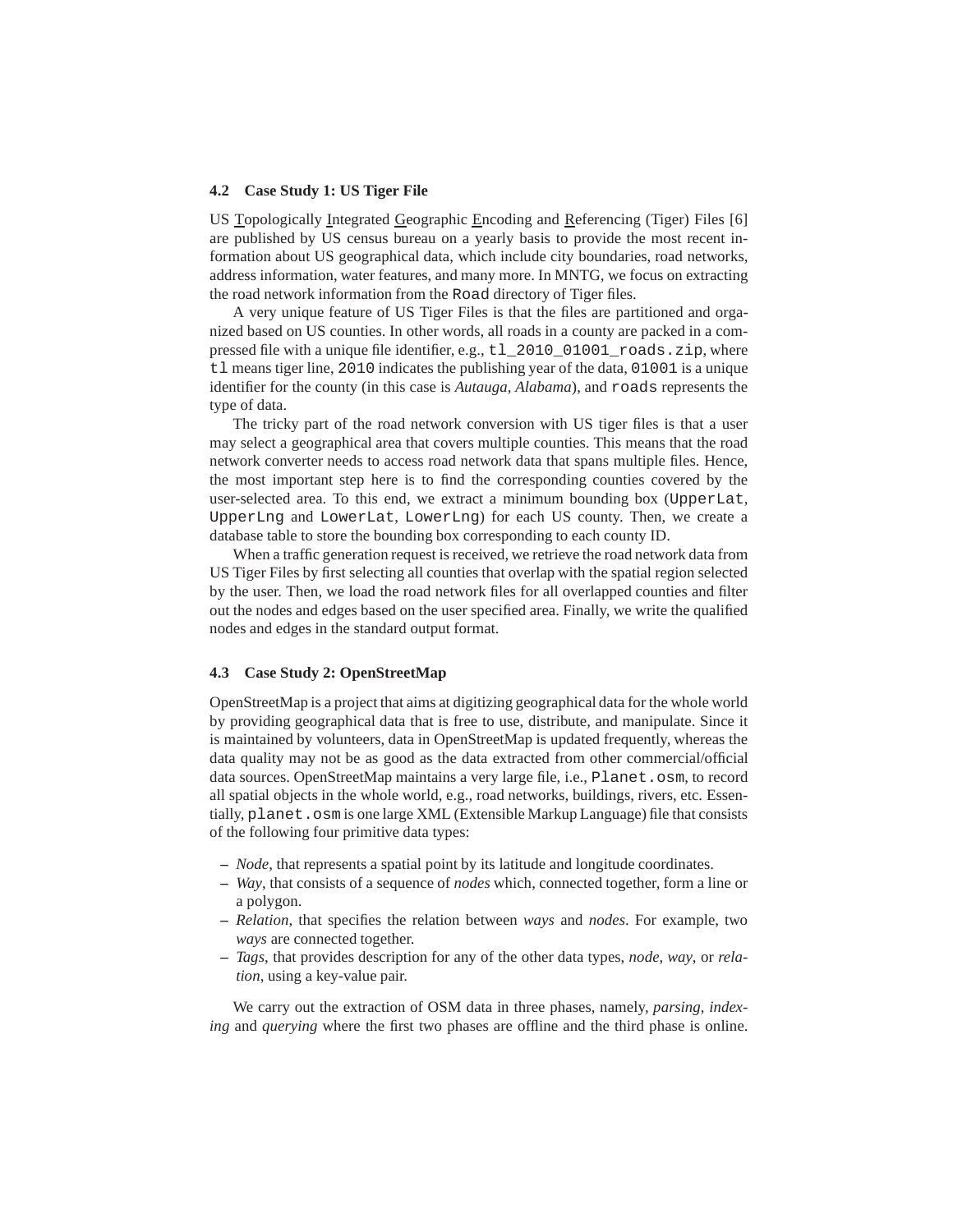In the parsing phase, the XML planet.osm file is processed to extract node and edge files for the whole world in the format discussed in Section 4.1. All nodes are extracted and stored in one node file. Ways are filtered on the fly based on the associated tags and only those associated to the road network are extracted. Each way is stored as a sequence of edges in one edge file. The indexing phase preprocesses the node and edge files (56GB and 98GB, respectively) to speedup range queries that selects a particular area. We initially tried to load them in a PostGIS database with an R-tree index but the loading process did not finish in a reasonable time (we terminated the process when it took more than a week). As an alternative solution, we used Spatial-Hadoop [30], a MapReduce framework for spatial data, to build an R-tree index in a cluster of 20 machines which took around four hours. The first step is to join the node and edge files to project coordinates of both ends of an edge, and then build an index over the edges based on their minimal bounding rectangles (MBRs). Once the R-tree index is constructed, it is extracted out of the cluster in the format of a *master* and *data* files where the master file stores the region occupied by each data file as an MBR while the data files store the data records. The node-edge joined file ended in 10,000 data files with an average file size of 12MB. The final phase is the querying phase in which range queries are processed on the R-tree to extract node and edge files in a particular area based on a user traffic request. First, the master file is examined to select the data files that need to be processed. Next, these data files are processed to generate the node and edge files that are then processed by the selected generator.

#### **4.4 Extensibility with Other Road Network data Sources**

As was pointed out in Figure 1, MNTG is extensible to support new road network data sources. Thanks to the modular design of the *road network converter*, extending MNTG with another road network data source is as simple as providing the contents of two abstract functions. Assume a service provider that has a new road network data source, termed *MyRoadNetwork*. To include this data into MNTG, we provide a template java file, where the service provider needs to fill the contents of: (a) the ExtractRoadNetwork abstract function which will basically select the information of the selected area form *MyRoadNetwork*, as discussed in Section 4.1, and (b) the PrepareStandardOutput abstract function that outputs the nodes and edges information of the selected area in the standard output format, as discussed in Section 4.1.

It is important to note that filling the contents of the abstract functions in the template does not really have to be by the service provider of the new data source. Instead, third parties or volunteers can provide this functionality. In other words, crowd sourcing can play a major role here in extending MNTG to support various road network data sources. We have started this by providing the abstraction of US Tiger files and Open-StreetMap, as described above in Sections 4.2 and 4.3, respectively. Yet, we call for the efforts of research community and volunteers to support more data sources within MNTG.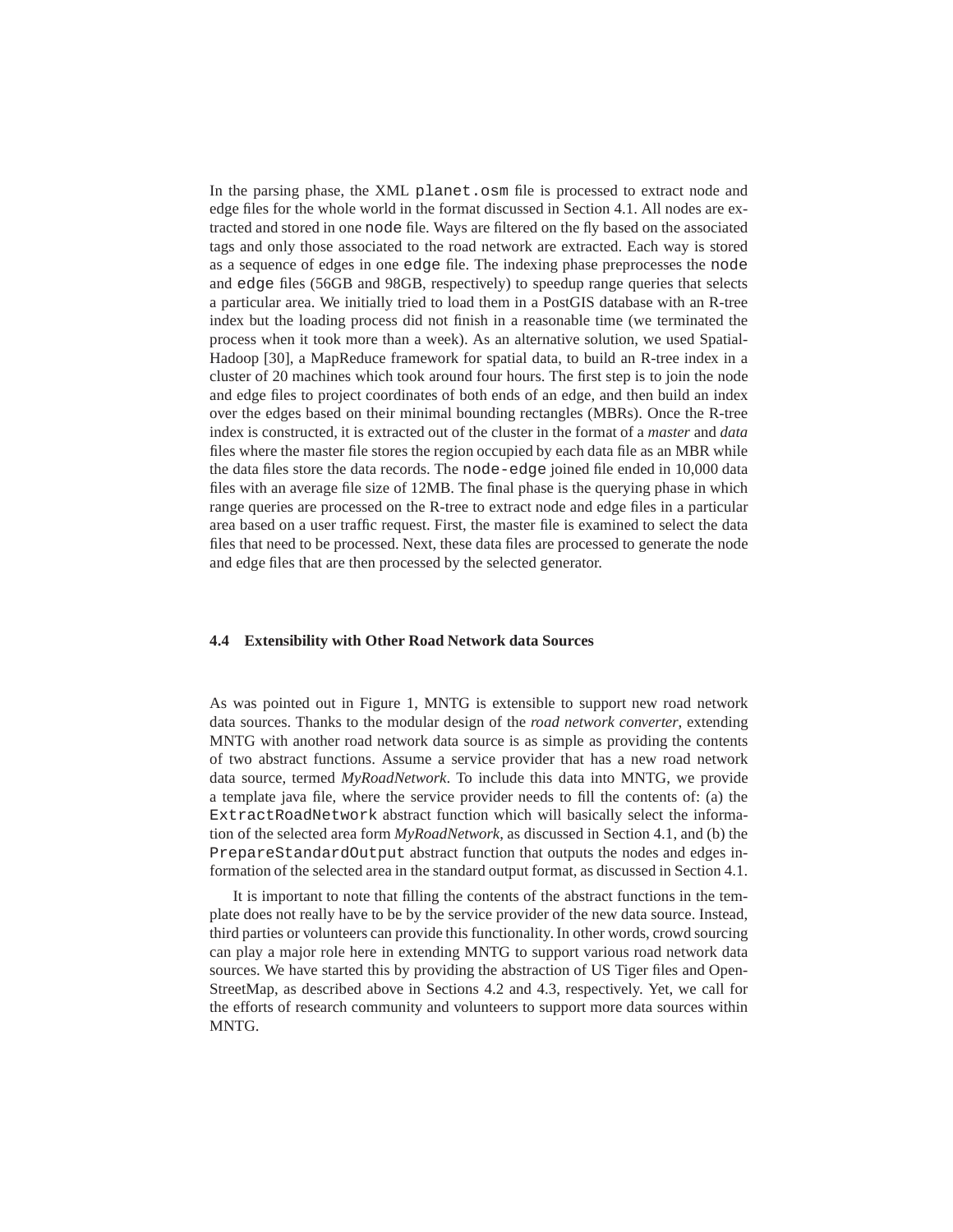

**Fig. 2.** Traffic Model Class.

## **5 Traffic Processor**

The *Traffic Processor* in MNTG is responsible for generating the requested traffic data based on the selected traffic generator. It takes the extracted road network from the *road network converter* component (Section 4) and feeds it to the selected traffic generator. The challenge here is on how to accommodate the various input formats, parameters, and running environments for different traffic generators. To this end, the *Traffic Processor* component in MNTG provides an abstract way to accommodate various traffic generators. It currently includes two famous ones, Brinkhoff and BerlinMOD, however, its abstract design makes it highly extensible to support more traffic generators. In this section, we first discuss the main idea behind the traffic processor. Then, we provide three detailed case studies featuring Brinkhoff, BerlinMOD and random walk traffic generators. Finally, we discuss the extensibility of the traffic processor to support other traffic generators.

### **5.1 Main Idea**

To generate the traffic data based on a particular traffic generator, MNTG basically aims to run the traffic generator as is. However, this is hindered by the fact that different traffic generators: (a) employ different execution methods and (b) require different configuration files and/or parameters. For example, Brinkhoff model is executed with a java jar file, while BerlinMOD runs with a script file. As the purpose of MNTG is to enclose various traffic generators, it builds a wrapper around each traffic generator to make them all look the same when it comes to receiving a traffic generation request and producing the final result.

The main idea is to create an abstract class Traffic Model in MNTG, as depicted in Figure 2. Then, all definitions and functions for each traffic generator has to be incorporated inside this abstract class. In general, there are four key data structures that should be inherited by all traffic generators in MNTG:

1. *Traffic Request ID*, as the traffic request identifier, which is automatically generated for each submitted request. It is used to link the input/output traffic data to the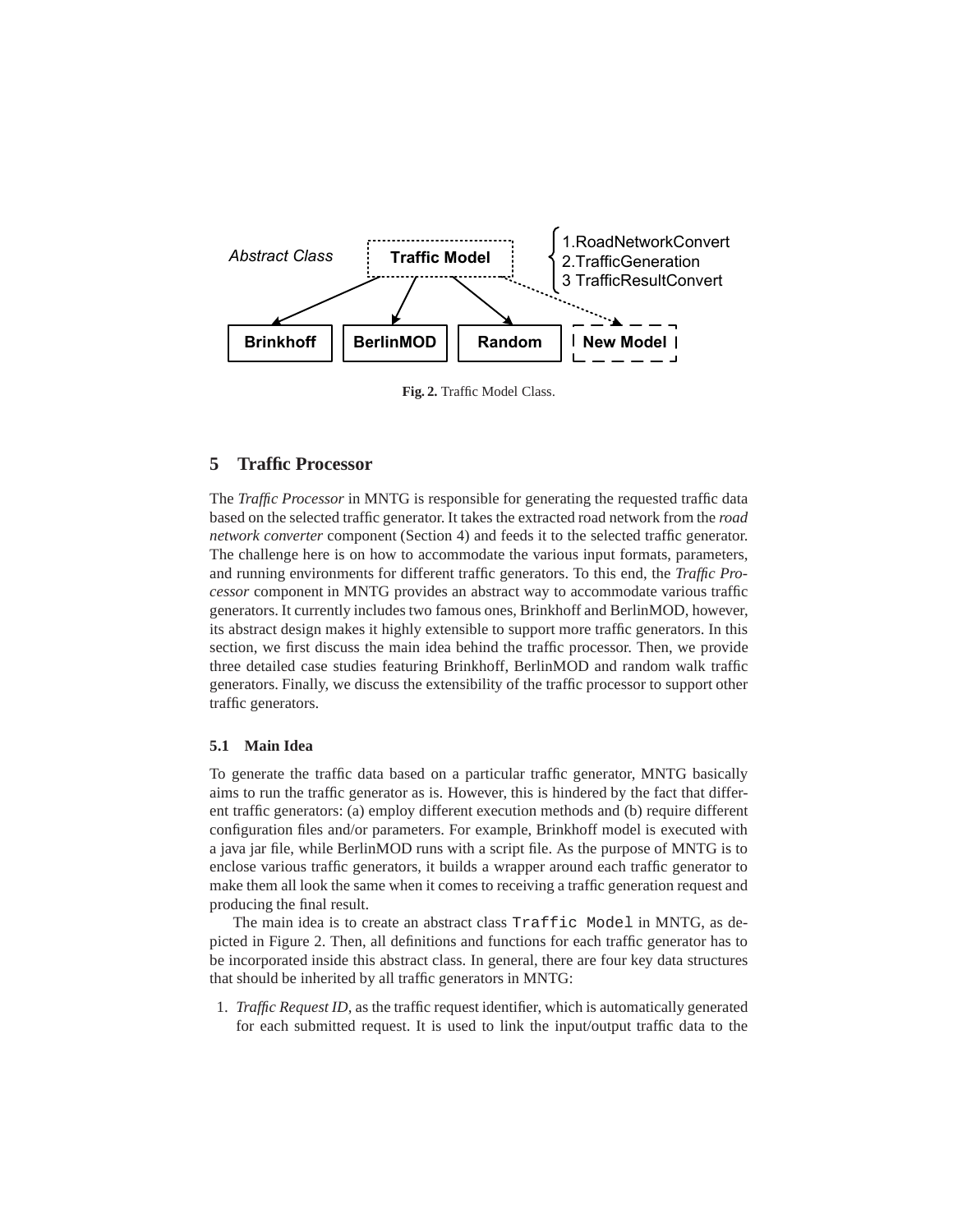corresponding traffic data requester and to send the traffic result as well as the status notifications to the submitting user.

- 2. *Traffic Model Name*, which is another identifier to indicate the type of the selected traffic generators, e.g., Brinkhoff or BerlinMOD.
- 3. *Traffic Generation Area*, which is the user selected rectangular area to generate traffic data in. The area is represented by two corner points of the form <*latitude*, *longitude*>.
- 4. *Traffic Generation Parameters*, which includes the parameters (e.g., number of moving objects and simulation time), specified by the users, which will be used for the traffic generation. The parameters may be specified differently for different traffic generators.

Additionally, there are three main abstract functions that need to be implemented for each traffic generator to be included in MNTG:

- 1. RoadNetworkConvert: this function converts the standard road network format received from the Road Network Converter (Section 4) to the specific format used by the traffic generator.
- 2. TrafficGeneration: this function produces the traffic data based on the various parameters specified by the user request. MNTG runs the traffic generator with its own scripts or commands.
- 3. TrafficResultConvert: this function converts the output of the traffic generation process into a standard simple output format. The main reason behind this function is that different traffic generators produce different formats of traffic data, while users may want to use the same program to analyze them.

An example of the standard output format of the traffic processor is as follows:

|          |          | OID TS Type | Lat             | Lnq                 |
|----------|----------|-------------|-----------------|---------------------|
| 0        | 0        | newpoint    | 44.986362410452 | $-93.2982044219971$ |
| -1.      | $\Omega$ | newpoint    | 44.998948892253 | $-93.1812858581543$ |
| -2       |          | newpoint    | 44.966607085432 | -93.2727378845215   |
| $\Omega$ |          | move        | 45.031348772862 | $-93.2991374040413$ |
|          |          | $mov$ e     | 44.953949943361 | -93.3676484298706   |

where OID is a unique identifier for the moving object. Lat and Lnq are latitude and longitude coordinates that represent the spatial location of the object. TS represents the time unit at which object OID was at (Lat,Lng) spatial location. Type determines whether the generated point is a new object or an existing object that has just moved to a new location.

#### **5.2 Case Study 1: Brinkhoff Model**

Brinkhoff traffic generator is one of most widely used traffic generators [2] (cited 650+ per Google Scholar). The general idea behind Brinkhoff generator is to simulate the object movements from two random locations using the shortest path. To realize Brinkhoff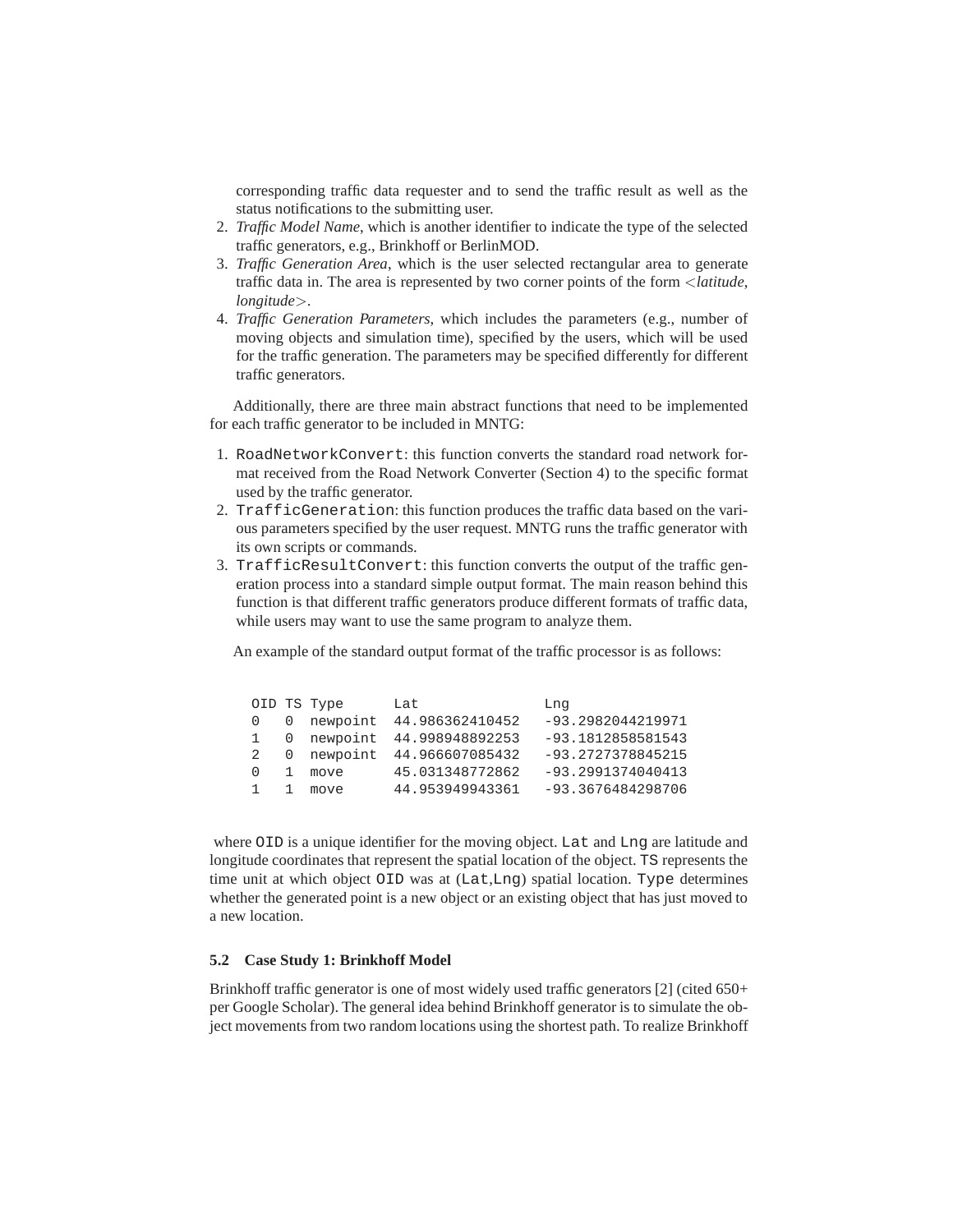generator inside MNTG, we have implemented the three abstract functions (introduced in Section 5.1), as follows:

- 1. RoadNetworkConvert. In this function, we convert the output of the *Road Network Converter* into two binary files based on the descriptions in Brinkhoff documentation, and rename them as request\_ID.node and request\_ID.edge.
- 2. TrafficGeneration. In this function, we prepare Brinkhoff configuration file, i.e., property.txt, where we update the corresponding path for the input files (the two generated binary road network files) and the output path. Then, we assemble the command using the parameters specified by the user in this request. Finally, we make the following external call:

java -classpath generator.jar generator2.DefaultDataGenerator RequestID

where the only modification for the original generator is that it now takes the RequestID, and produces the traffic result accordingly.

3. TrafficResultConvert. In this function, we convert the traffic data produced by Brinkhoff generator into our standard output format. An example of the Brinkhoff output is as follows:

Type OID Seq Class TS X Y Speed Next\_X Next\_Y newpoint 0 1 0 0 14839.0 10262.0 1093.0 14782 10765 newpoint 1 1 2 0 26319.0 1430.0 922.9 26317 1260 newpoint 2 1 0 0 11443.0 10983.0 1093.0 11431 15703

whereType determines whether the point is a new object or an existing object. OID is a unique identifier for the moving object. Seq is the sequence number for the moving object, and Class determines the type of the moving object. TS represents the time unit during the simulation time. X and Y show the location of the object, as Brinkhoff employs a different coordinating system that uses the offsets to represent the location. Speed is the current moving speed of the object. Next\_X and Next<sub>-Y</sub> are the locations for the node in the road networks, where the moving object will pass for the next movement.

As a result, we write a program to: (1) extract only the OID, Type, TS from the original output, and  $(2)$  convert the X and Y to be the latitude and longitude coordinates. After that, MNTG is able to generate traffic with any road networks using Brinkhoff model.

#### **5.3 Case Study 2: BerlinMOD**

BerlinMOD is another very popular traffic generator [3], where it simulates human movements during the weekdays and weekends. Users can specify their work and home areas in the road networks, then the generator simulates the users movements based on two rules: (1) during the weekdays, a user leaves Home in the morning (at 8 a.m.+ *T1*), drives to Work, stays there until 4 p.m.+ *T2* in the afternoon, and then returns back

http://iapg.jade-hs.de/personen/brinkhoff/generator/FormatNetworkFiles.pdf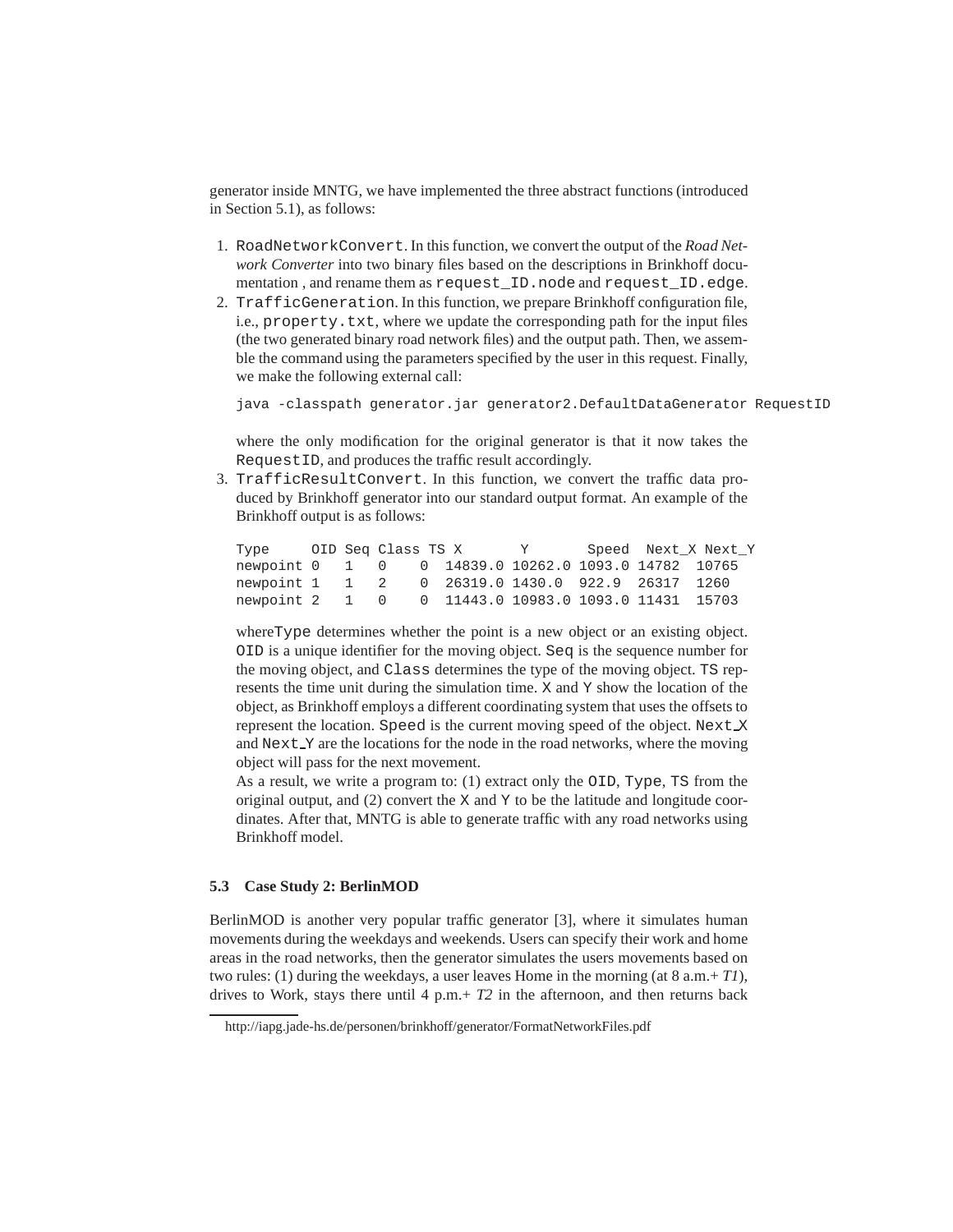Home, (2) during the weekends, a user has an 0.4 probability to do an additional trip which may have 1-3 intermediate stops and ends at home.

To run the BerlinMOD traffic generator, a user would need to set up a SECONDO database [4], and uses a set of script instructions to query it. To realize BerlinMOD generator inside MNTG, we have implemented the three abstract functions (introduced in Section 5.1), as follows:

1. RoadNetworkConvert. In this function, we read the standard road network files and transform it to the format used in BerlinMOD. Ultimately, we produce a data file named street.data with the following information:

```
(OBJECT streets ()
   (rel (tuple ((Vmax real)(geoData line))))
       ((50.0(
           ( -93.276029 45.035464 -93.275936 45.035877 )
           (-93.275936 45.035877 -93.275764 45.037752)
                       ....
```
As a result, BerlinMOD requires us to represent the road segments with a pair of locations bounded by a set of brackets.

2. TrafficGeneration. In this function, we prepare the script based on the generation parameters specified by the user, i.e., BerlinMOD\_DataGenerator\_RequestID.SEC, to query the underlying SECONDO database. In MNTG, we prepare a generic script for BerlinMOD and replace its parameters based on the user's request. Then, we run the following command line to execute the BerlinMOD generator:

SecondoTTYNT -i BerlinMOD\_DataGenerator\_RequestID.SEC

3. TrafficResultConvert. In this function, we build a program that converts the traffic data produced by BerlinMOD into a standard format. An example of the traffic data generated by BerlinMOD is as follows:

```
Mid Tid Tstart Tend Xstart Ystart Xend Yend
1 2 2007-05-26 10:34:40 10:34:42 -93.1767 45.0449 -93.1767 45.0448
1 2 2007-05-26 10:34:42 10:34:44 -93.1767 45.0448 -93.1766 45.0446
1 2 2007-05-26 10:34:44 10:34:46 -93.1766 45.0446 -93.1765 45.0444
```
where Mid is the unique identifer of the moving object, Tid is the trip identifer, Tstart and Tend represent the start and end timestamps for the record, while Xstart, Ystart, Xend, and Yend are the corresponding locations when the object starts and ends during that time period.

As a result, we write a program to: (1) extract only the Mid, Tid, Tstart from the original output to identify the moving objects, and (2) convert the Xstart and Ystart to be the latitude and longitude. Then, MNTG is able to generate traffic with any road networks using BerlinMOD.

### **5.4 Cast Study 3: Random Generator**

As a proof of the concept of generation model extensibility, we implement a random generator that generates random walks over the road network. The simplicity of the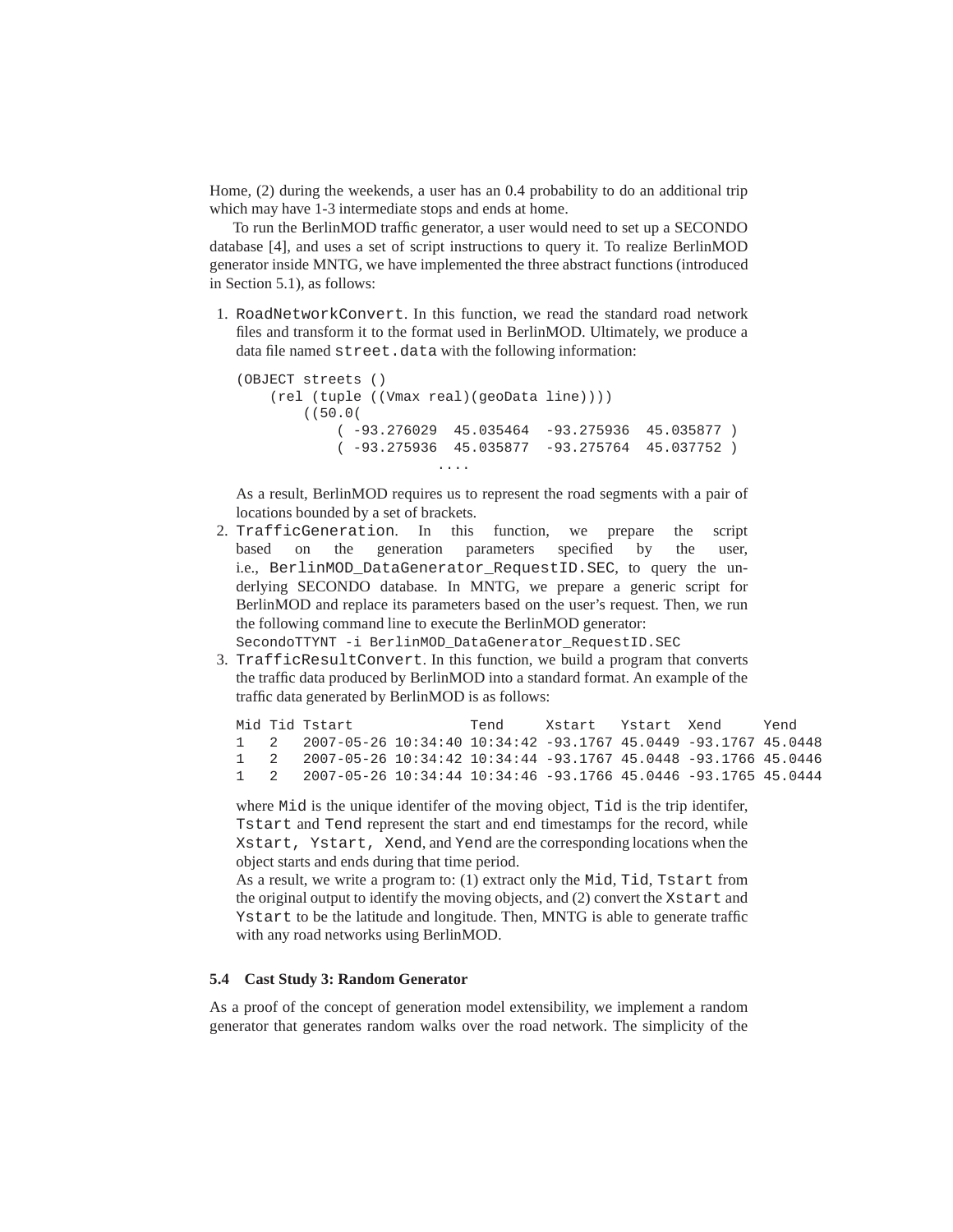model used in this generator allows it to handle requests with large areas and hundreds of thousands of objects in a reasonable time. In addition to the road map of the selected area, the random generator takes as input two user parameters, number of moving objects and total simulation time. The generator starts by assigning an initial position for each object by selecting a random node in the road network. At each time step, each object advances one step by selecting a random edge from the edges adjacent to current node. To avoid going back and forth between two nodes, the last visited node is stored and is removed from possible choices of next nodes. If an object cannot find a possible next node (i.e., the only next node is the last visited node) or if the next node falls off the grid, the object is removed from the map and a new object is placed in a new random position. This simulates the event of a vehicle ending its trip and a new vehicle starting a new trip. This also ensures that the total number of objects in the map is fixed at the user defined parameter. Although this generation model does not accurately simulate real life, it is very useful for generating huge traffic data is a very short time which allows end users to test the scalability of their systems.

#### **5.5 Extensibility with Other Traffic Generators**

As was pointed out in Figure 1, MNTG is extensible to support various traffic generators. Extending MNTG with another traffic generators is as simple as providing the contents of the three abstract functions, defined in Section 5.1. Assume that a traffic generator developer has invented a new traffic generator, termed *RandomGenerator*. To include the *RandomGenerator* into MNTG, we provide a template java file, where the traffic generator developer needs to fill the contents of the three abstract functions: RoadNetworkConvert, TrafficGeneration, and TrafficResultConvert, as described in Section 5.1.

Similar to extending MNTG for new data sources, filling the contents of the abstract functions of a new traffic generator may be done by third parties or volunteers. Again, crowd sourcing can play a major role here in extending MNTG to support new traffic generators. We envision that MNTG will act as a vehicle that gives existing and forthcoming traffic generators a boost to gain wide users community. Thus, it is to the benefit of the traffic generator developers and to the research community in large to incorporate new data generation tools within MNTG.

## **6 System Front-End**

The system front-end provides a set of tools for users to generate and visualize their requested traffic data. As MNTG is deployed as a web service, the system front-end represents a web interface that users can access over the internet. The web interface is designed for simplicity where users may generate, download, and visualize traffic data with few interactive, rather intuitive, steps.

The system front-end consists of three main modules: (1) *Web interface*, which allows users to easily interact with MNTG in terms of submitting traffic generation requests (Section 6.1), (2) *Email Notifier*, which acknowledges the receipt of the traffic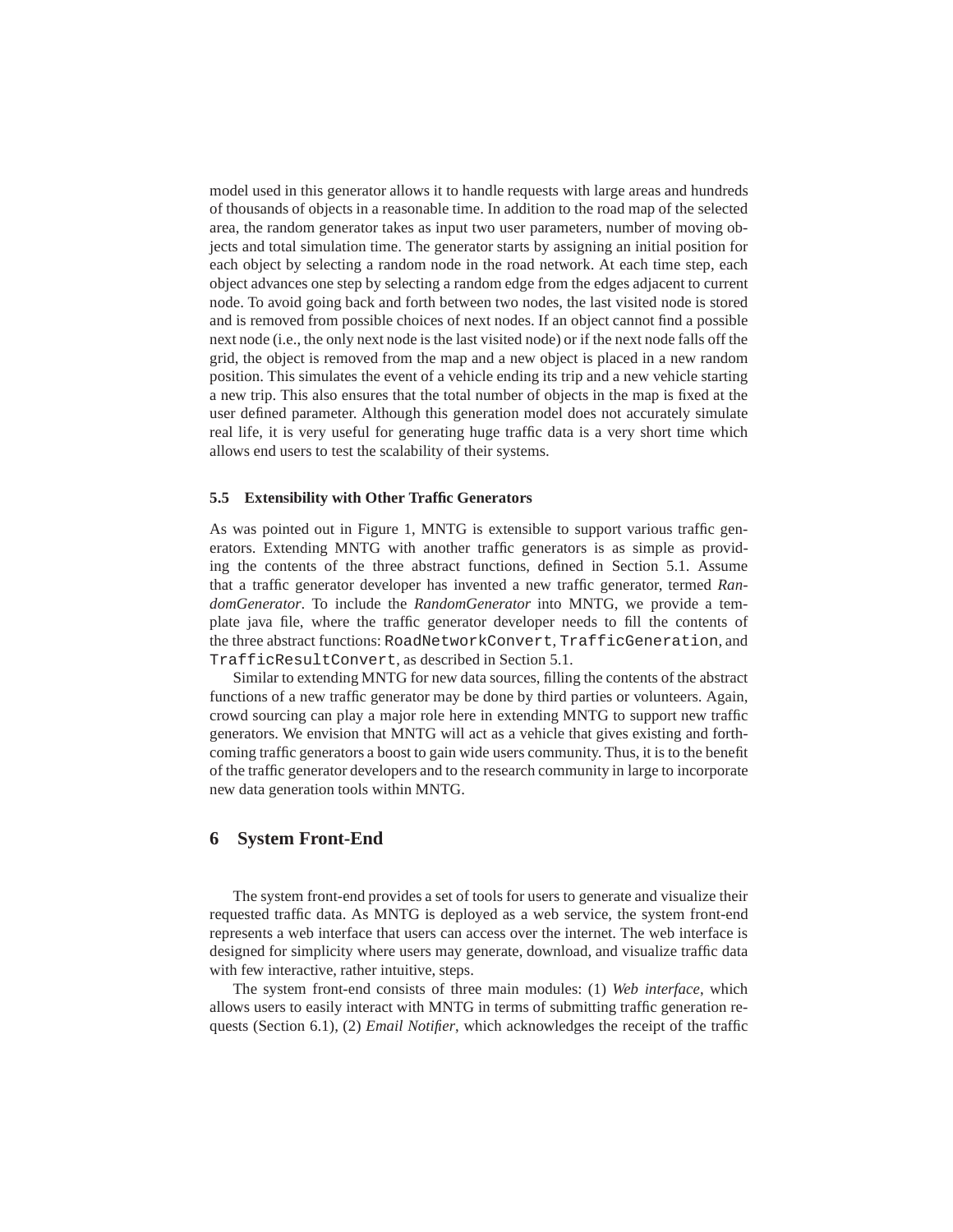

**Fig. 3.** MNTG Web GUI: Traffic Generation

request as well as notifies the user back when the request is finished with links to download and visualize the generated data (Section 6.2), and (3) *Download & Visualization tools*, which allows the user to download its traffic data in a plain text format and/or visualize the generated data in an OpenLayers map interface (Section 6.3).

### **6.1 Web interface**

Figure 3 depicts MNTG web interface. To generate road network traffic data, a user would perform the following four easy steps:

- 1. Either drag/zoom the map or write an address in the search field to get the surroundings of the geographical area of interest.
- 2. Draw a rectangle around the area that you want to generate traffic within. This is done by two left mouse clicks for rectangle corners.
- 3. From the drop down menu, select the traffic generator that you want to use as either *Brinkhoff* or *BerlinMOD* traffic generators.
- 4. Click on the *Generate* button, and enter the traffic simulation parameters.

#### **6.2 Email Notifier**

MNTG may take a while to process a traffic generation request for two main reasons: (1) Depending on the size of the submitted traffic generation request (e.g., large number of moving objects or large simulation time), the underlying traffic generator (e.g., Brinkhoff or BerlinMOD) may spend significant time in simulating the requested traffic parameters, (2) Even though MNTG employs a multi-threading paradigm where several traffic requests can be processed concurrently, the system may be overloaded when the number of concurrent requests is more than the number of available threads. In that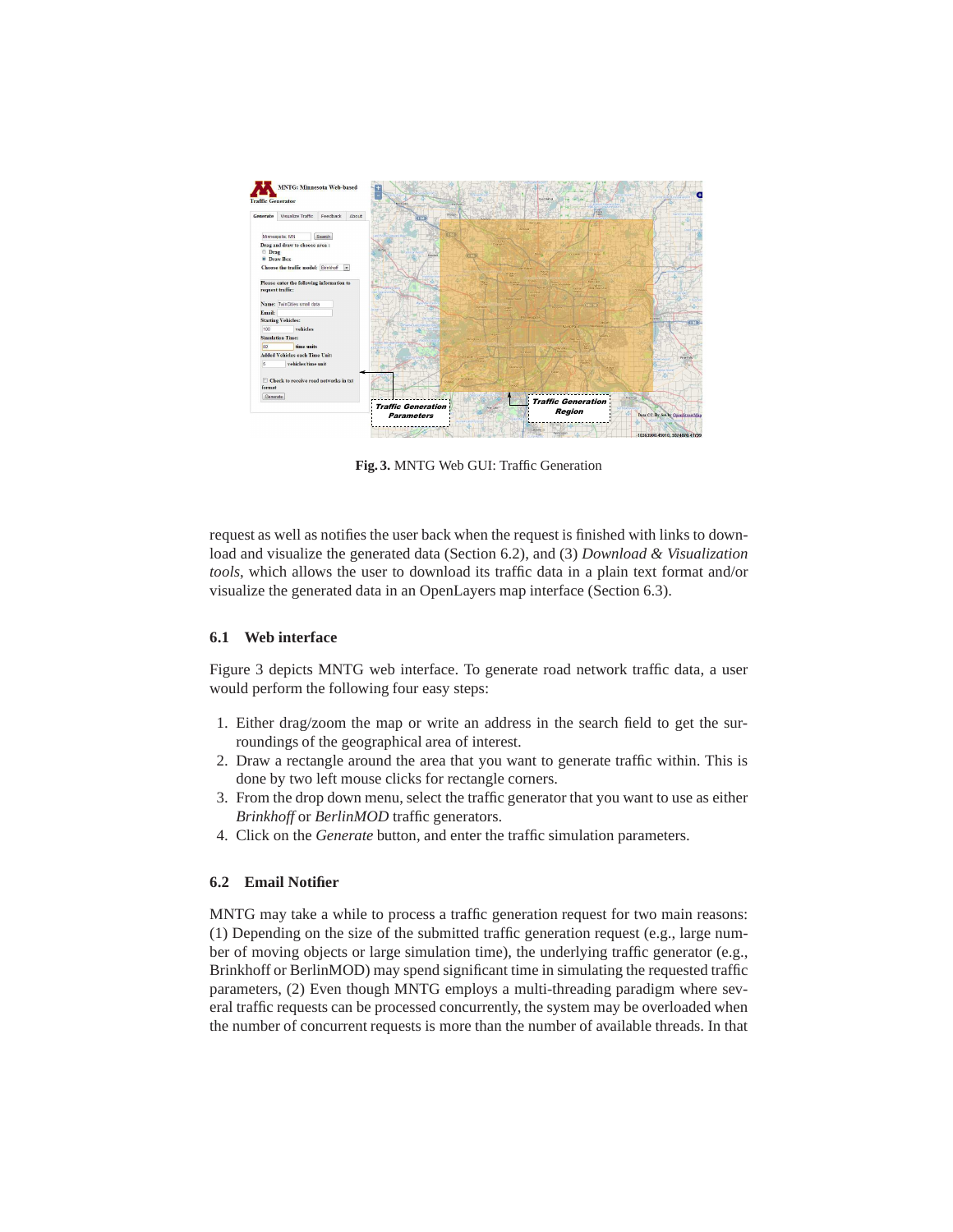

**Fig. 4.** MNTG Traffic Visualization

case, MNTG employs a waiting queue, where incoming requests have to be enqueued waiting for a system thread to be available.

To this end, MNTG *email notifier* has two functionalities: (1) when the user submits a traffic generation request, the email notifier sends an email back to the user acknowledging the receipt of the request, and (2) Once MNTG finishes processing the user's traffic generation request, the email notifier sends a notification message that contains two links; the first one is where the user can download the generated traffic data as a text file while the second one is where the user can visualize the generated traffic data on the map.

#### **6.3 Download & Visualization Tools**

As mentioned earlier, MNTG produces its output generated data in a uniform text format. Users may download the generated traffic data, including object ids, timestamps, latitude, and longitude coordinates and/or visualize the generated traffic data on the map using MNTG Map interface. MNTG stores the generated traffic data in the unified format mentioned above inside a MySQL database. Traffic visualization in OpenStreetMap is performed using OpenLayers v2.12 API for displaying overlays in HTML. The data is loaded via Javascript into the web page which then creates an overlay for each time stamp of the traffic results. Overlays are an OpenLayers concept and can consist of many different types of data, as shown in Figure 4. In this case, document fragments are created for each object at a time stamp, which is then added to the overlay for that time stamp. When the data is being animated, it simply consists of displaying the corresponding overlay to the time stamp and hiding the remaining overlays. Overlays are used instead of traditional markers because of the speed at which they can be loaded in comparison to the maps built-in markers.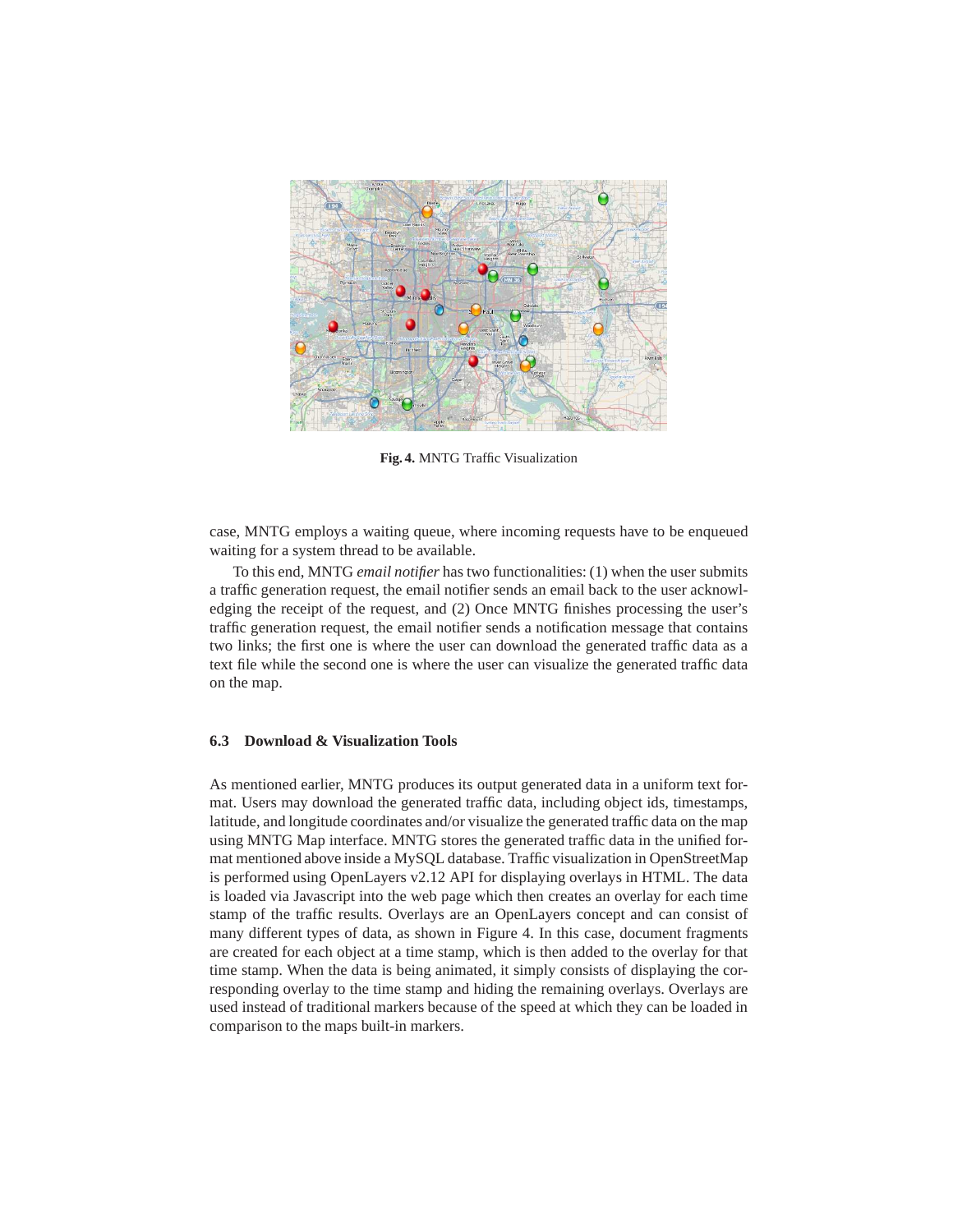## **7 Conclusion and Future Work**

This paper has proposed Minnesota Traffic Generator (MNTG); an extensible webbased road network traffic generator. MNTG is basically a wrapper that can be built around existing traffic generators to make them easy-to-use, configure, and run for any arbitrary spatial road region. To generate traffic data, MNTG users just need to use its user-friendly web interface to specify an arbitrary spatial area on the map, select a traffic generator method as one of the two most highly used traffic generators, Brinkhoff and BerlinMOD, and submit the traffic generation request to the server. MNTG dedicated server receives and processes the submitted request, and emails the user back once the request is fulfilled. Users can then download their generated data and/or visualize it on MNTG map interface. MNTG is composed of three main components: (1) *Road Network Converter* that extracts the road network information of the spatial area of interest from either US Tiger files or OpenStreetMap, (2) *Traffic Processor* that executes the submitted request using the selected traffic generator on the extracted road network, and (3) *System Front-End*, that includes the web interface, email notifier, and download/visualasion tools for the traffic result. MNTG is highly extensible in two frontiers: (1) It can be easily extended to support various traffic generators, beyond Brinkhoff and BerlinMOD, by defining three abstract functions for each new generator, and (2) It can be easily extended to support various road network sources, beyond US Tiger files and OpenStreetMap, by defining two abstract functions for each new data source.

MNTG is still an undergoing project in data management lab at the University of Minnesota. Its first release is already available for a public use at  $http$ :  $//mntq.cs.umn.edu$ , where it has received and fulfilled over 1000 traffic generation requests since its release. Future work of MNTG includes: (a) supporting more traffic generators beyond the two we have for now, Brinkhoff and BerlinMOD, and (b) supporting more new data sources beyond US Tiger files and OpenStreetMap. A distinguishing feature in MNTG is that its future plans can be fulfilled via crowd sourcing, where interested developers and researchers world wide can enrich the infrastructure of MNTG by their contributions of new traffic generators and data sources. Plug-in functions are available for that purpose. With the increase of volume for traffic generation requests, we plan to move our server to a more powerful server machine with GPU cards to support large-volume traffic visualization.

### **References**

- 1. Y. Zheng, Y. Chen, X. Xie, and W.-Y. Ma, "GeoLife2.0: A Location-Based Social Networking Service," in *MDM*, 2009, pp. 357–358.
- 2. T. Brinkhoff, "A Framework for Generating Network-based Moving Objects," *GeoInformatica*, vol. 6, no. 2, pp. 153–180, 2002.
- 3. C. Düntgen, T. Behr, and R. H. Güting, "BerlinMOD: a Benchmark for Moving Object Databases," *VLDB Journal*, vol. 18, no. 6, pp. 1335–1368, 2009.
- 4. R. H. Güting, T. Behr, and C. Düntgen, "Secondo: A platform for moving objects database research and for publishing and integrating research implementations," *IEEE Data Engineering Bulletin*, vol. 33, no. 2, pp. 56–63, 2010.
- 5. "OpenStreetMaps," http://www.openstreetmap.org/.